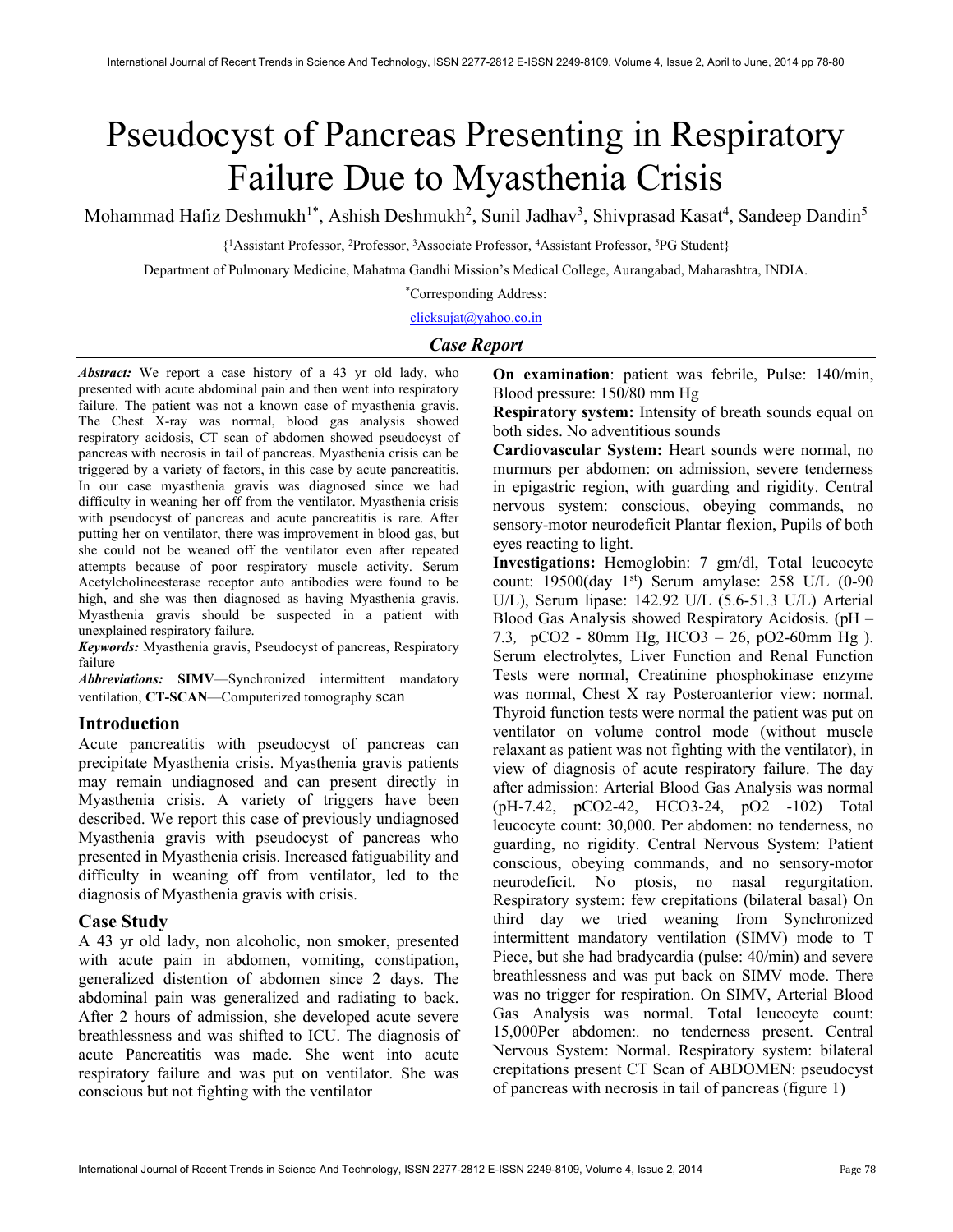CT scan of THORAX: bilateral basal segmental atelectasis with bilateral minimal pleural effusion and bilateral anterior segment of upper lobe consolidation. No thymoma (figure 2) After 2 days, with improved Arterial Blood Gas Analysis, we repeated an attempt of weaning which failed again. She was getting easily fatigued and was unable to take her own breaths. 2 days after this, we repeated another attempt of weaning which failed again. A neurophysician was consulted, who advised serum acetylcholine esterase receptor auto antibodies, which came to be 8.36 nMol/l ( $N = 0.25$ -0.4 nMol/l) She was then diagnosed as a case of myasthenia gravis in crisis with pseudocyst of pancreas with pancreatitis. Pyridostigmine with neostigmine was given, with corticosteroids. Her condition improved after 1week and we weaned her off the ventilator.



Figure 1: CT SCAN OF ABDOMEN - Pseudocyst of pancreas with necrosis in tail of pancreas



Figure 2: CT Scan of THORAX: bilateral basal segmental atelectasis with bilateral minimal pleural effusion

#### **Discussion**

Myasthenia crisis occurs when weakness from myasthenia gravis becomes severe enough to necessitate intubation for ventilatory support or airway protection. 12-16 %. Myasthenic patients may develop crisis usually within 2-3 weeks after diagnosis<sup>1</sup>. Possible triggers include infection<sup>2</sup>, aspiration, physical and emotional stress and changes in medication. Crisis is most likely in patients who have previous crisis, oropharyngeal weakness or thymoma. Patients may present with respiratory failure only. Acute dysphagia with respiratory failure in myasthenia gravis has also been reported.<sup>3</sup> we must have an organized approach to assess and manage myasthenia crisis.

## Assessment

- 1. Confirmation of diagnosis of myasthenia gravis.
- 2. Identify triggers

3. To determine whether the patient needs intubation or swallowing restrictions.

## Confirmation of diagnosis of myasthenia gravis.

By levels of acetylcholineesterase auto receptor antibodies and also by ruling out other conditions which mimic myasthenia gravis like: myopathies secondary to electrolyte abnormalities, Neuropathies such as GBS-Guillain Barre Syndrome, Other Neuromuscular junction conditions, Organophosphorus toxicity, Eaton lambert syndrome, Central lesions including cervical cord or brain stem compression.

The Neurologist can advise any other investigation for further diagnosis.

## Identify triggers

Infections: 30-40 % of crises are due to Upper Respiratory Tract Infections, bronchitis and bacterial pneumonia, 10% crises are due to aspiration pneumonitis, Physical stress like surgery or trauma, Change in medication may cause crisis, in 30-40%, no triggers can be identified.

## Evaluation of Respiratory Function

Patient anxiety, bradycardia, tachypnoea: are early signs of respiratory failure

Criteria for intubation:

Vital Capacity < 15 ml/kg

Tidal Volume < 5ml/kg

Negative aspiratory force < 20 cm H2O

Positive expiratory force < 40 cm H2O

Evaluation for weaning begins when patients are free of crisis triggers, comfortable and objectively getting sharper on examination.

> Vital Capacity >10 ml/kg Tidal Volume > 5ml/kg Negative aspiratory force >20 cm H2O

Positive expiratory force > 40 cm H2O

Anxiety, respiratory rate, pulse and Tidal Volume are to be frequently checked during weaning.<sup>4</sup> Incidence of cardiac arrhythmias are high in myasthenia crisis, so all patients should receive continuous cardiac monitoring.

## Management of myasthenia crisis

- 1. Removing of triggers.
- 2. Supportive care- intubation.
- 3. Respirator
- 4. Nutrition

Weaning should be attempted as early as possible.

- 1. Treatment of hypokalemia, anemia
- 2. Acetylcholine esterase inhibitor- i.v. pyridostigmine infusion 1-2 ml/hr.
- 3. Plasma exchange
- 4. Intravenous immunoglobulins
- 5. Corticosteroids

Chronic pancreatitis may lead to an internal pancreatic fistula with leakage of pancreatic secretions anterior to